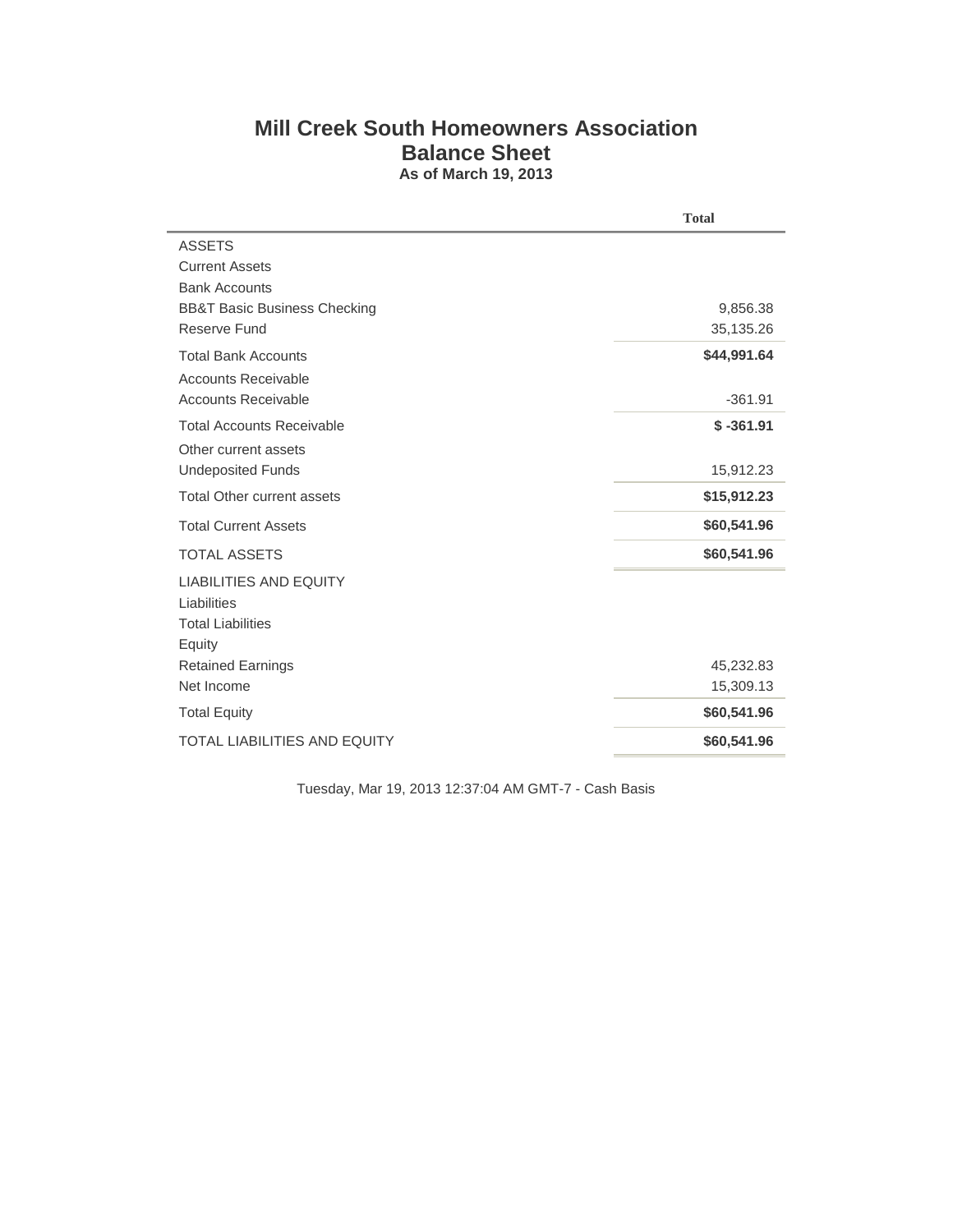## **Mill Creek South Homeowners Association Profit & Loss Since February 17, 2013**

|                                 | <b>Total</b> |
|---------------------------------|--------------|
| Income                          |              |
| Dues                            | 3,250.96     |
| Misc. Income                    | 14.34        |
| <b>Total Income</b>             | \$3,265.30   |
| Cost of Goods Sold              |              |
| Mailboxes/paint for homeowners  | $-60.00$     |
| <b>Total Cost of Goods Sold</b> | $$ -60.00$   |
| <b>Gross Profit</b>             | \$3,325.30   |
| <b>Expenses</b>                 |              |
| <b>Bank Service Fees</b>        | 7.00         |
| Lighting, Repairs & Electricity | 18.70        |
| Office Expense                  | 84.95        |
| <b>Total Expenses</b>           | \$110.65     |
| Net Operating Income            | \$3,214.65   |
| Other Income                    |              |
| Interest Income                 | 1.35         |
| <b>Total Other Income</b>       | \$1.35       |
| Net Other Income                | \$1.35       |
| Net Income                      | \$3,216.00   |

Tuesday, Mar 19, 2013 12:37:05 AM GMT-7 - Cash Basis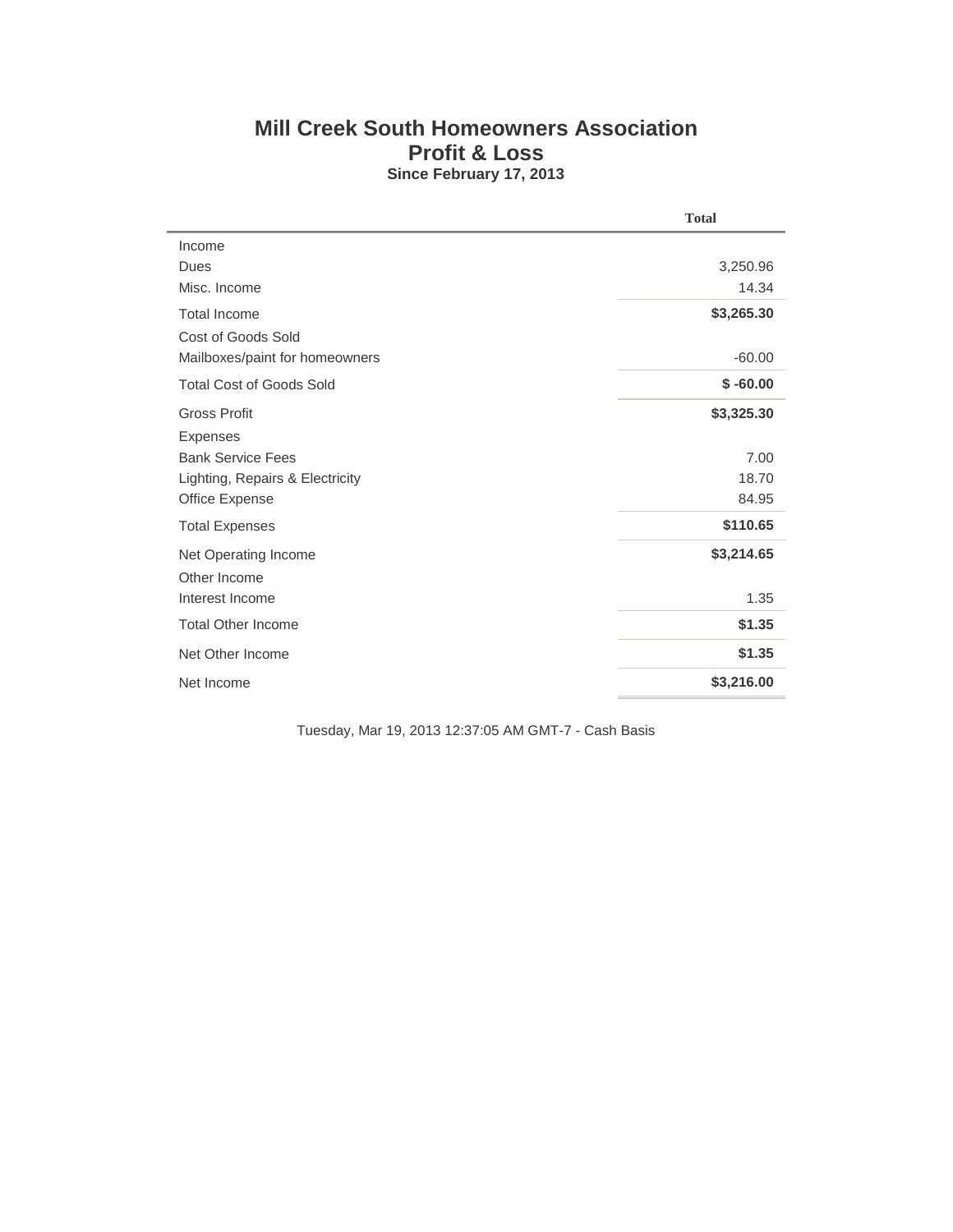## **Mill Creek South Homeowners Association Profit & Loss January 1 - March 19, 2013**

|                                 | <b>Total</b> |
|---------------------------------|--------------|
| Income                          |              |
| <b>Collection Costs</b>         | 15.00        |
| Dues                            | 15,233.25    |
| Misc. Income                    | 52.36        |
| Services                        | $-15.00$     |
| <b>Total Income</b>             | \$15,285.61  |
| <b>Cost of Goods Sold</b>       |              |
| Mailboxes/paint for homeowners  | $-270.00$    |
| <b>Total Cost of Goods Sold</b> | $$ -270.00$  |
| <b>Gross Profit</b>             | \$15,555.61  |
| <b>Expenses</b>                 |              |
| <b>Bank Service Fees</b>        | 128.00       |
| Lighting, Repairs & Electricity | 37.86        |
| Office Expense                  | 84.95        |
| <b>Total Expenses</b>           | \$250.81     |
| Net Operating Income            | \$15,304.80  |
| Other Income                    |              |
| Interest Income                 | 4.33         |
| <b>Total Other Income</b>       | \$4.33       |
| Net Other Income                | \$4.33       |
| Net Income                      | \$15,309.13  |

Tuesday, Mar 19, 2013 12:37:04 AM GMT-7 - Cash Basis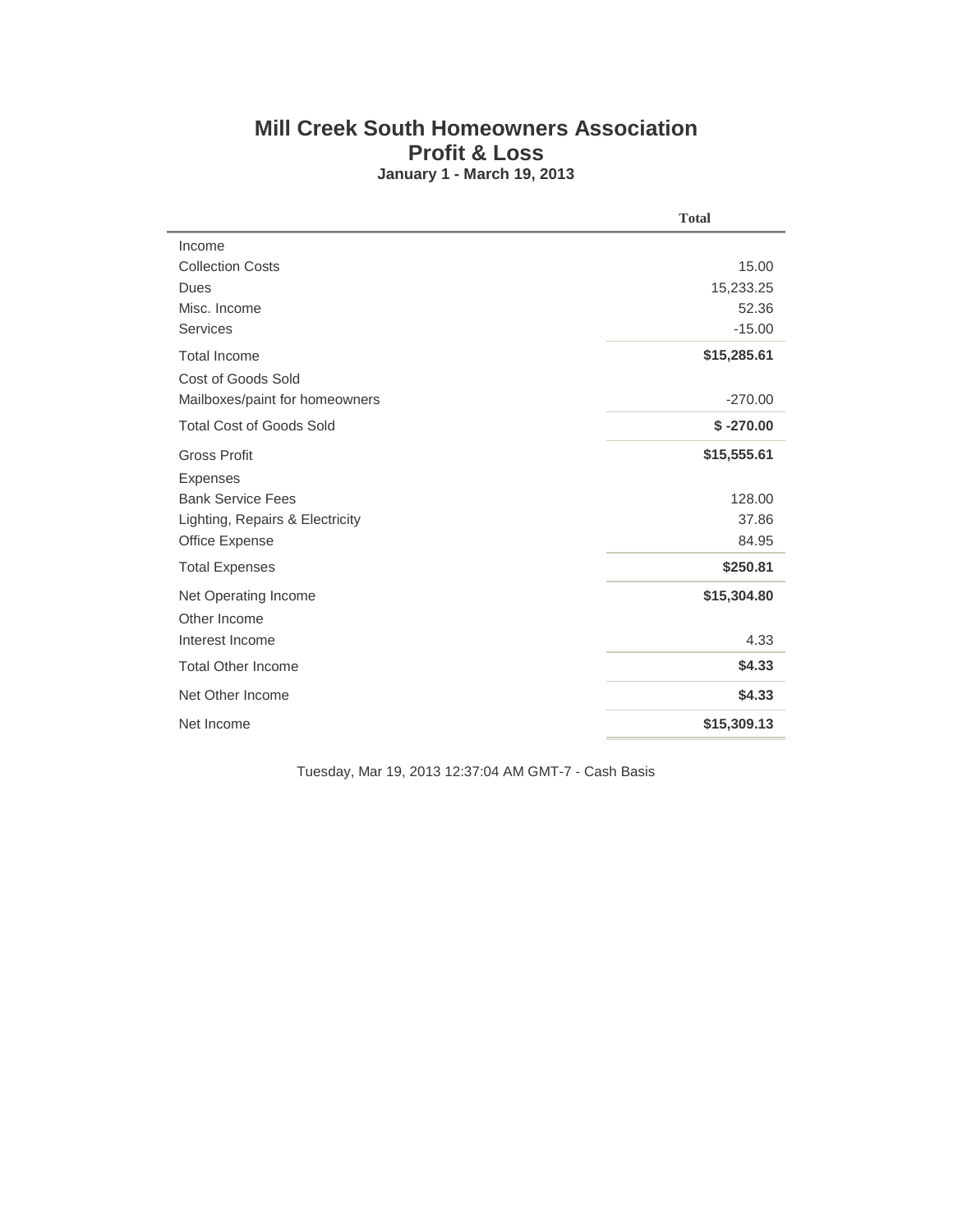## **Mill Creek South Homeowners Association Profit & Loss Detail**

**Since February 17, 2013**

| <b>Date</b>                     | <b>Transaction Type</b> | $\mathbf{Num}$ | <b>Name</b>                     | <b>Memo/Description</b>                            | <b>Split</b>           | <b>Amount</b> | <b>Balance</b> |
|---------------------------------|-------------------------|----------------|---------------------------------|----------------------------------------------------|------------------------|---------------|----------------|
| <b>Ordinary Income/Expenses</b> |                         |                |                                 |                                                    |                        |               |                |
| <b>Income</b>                   |                         |                |                                 |                                                    |                        |               |                |
| <b>Dues</b>                     |                         |                |                                 |                                                    |                        |               |                |
| 02/25/2013                      | Invoice                 | 1554           | <b>1704 BENT</b><br><b>TREE</b> | <b>Mill Creek South</b><br><b>Association Dues</b> | Accounts<br>Receivable | 85.00         | 85.00          |
| 02/25/2013                      | Invoice                 | 1547           | 1633 STONEY<br><b>CREEK</b>     | Mill Creek South<br><b>Association Dues</b>        | Accounts<br>Receivable | 85.00         | 170.00         |
| 02/25/2013                      | Invoice                 | 1623           | 465 HIDDEN<br><b>RIDGE</b>      | Mill Creek South<br><b>Association Dues</b>        | Accounts<br>Receivable | 85.00         | 255.00         |
| 02/25/2013                      | Invoice                 | 1654           | 412 HIDDEN<br><b>RIDGE</b>      | Mill Creek South<br><b>Association Dues</b>        | Accounts<br>Receivable | 85.00         | 340.00         |
| 02/25/2013                      | Invoice                 | 1661           | 317<br><b>STARCREST</b>         | Mill Creek South<br><b>Association Dues</b>        | Accounts<br>Receivable | 85.00         | 425.00         |
| 02/25/2013                      | Invoice                 | 1689           | 441 HIDDEN<br><b>RIDGE</b>      | <b>Mill Creek South</b><br><b>Association Dues</b> | Accounts<br>Receivable | 85.00         | 510.00         |
| 02/25/2013                      | Invoice                 | 1690           | 456 HIDDEN<br><b>RIDGE</b>      | <b>Mill Creek South</b><br><b>Association Dues</b> | Accounts<br>Receivable | 85.00         | 595.00         |
| 02/25/2013                      | Invoice                 | 1703           | 1572 STONEY<br><b>CREEK</b>     | Mill Creek South<br><b>Association Dues</b>        | Accounts<br>Receivable | 85.00         | 680.00         |
| 02/25/2013                      | Invoice                 | 1715           | 1495 STONEY<br><b>CREEK</b>     | Mill Creek South<br><b>Association Dues</b>        | Accounts<br>Receivable | 85.00         | 765.00         |
| 02/25/2013                      | Invoice                 | 1610           | 1664 STONEY<br><b>CREEK</b>     | Mill Creek South<br><b>Association Dues</b>        | Accounts<br>Receivable | 85.00         | 850.00         |
| 02/25/2013                      | Invoice                 | 1527           | 1612<br>SAGEWOOD                | Mill Creek South<br><b>Association Dues</b>        | Accounts<br>Receivable | 85.00         | 935.00         |
| 02/25/2013                      | Invoice                 | 1600           | 220<br><b>HOMESTEAD</b>         | Mill Creek South<br><b>Association Dues</b>        | Accounts<br>Receivable | 85.00         | 1,020.00       |
| 02/25/2013                      | Invoice                 | 1606           | 1761 STONEY<br><b>CREEK</b>     | Mill Creek South<br><b>Association Dues</b>        | Accounts<br>Receivable | 85.00         | 1,105.00       |
| 02/25/2013                      | Invoice                 | 1526           | 1639 SHADY<br><b>GROVE</b>      | <b>Mill Creek South</b><br><b>Association Dues</b> | Accounts<br>Receivable | 85.00         | 1,190.00       |
| 02/25/2013                      | Invoice                 | 1532           | 1721 STONEY                     | Mill Creek South                                   | Accounts               | 85.00         | 1,275.00       |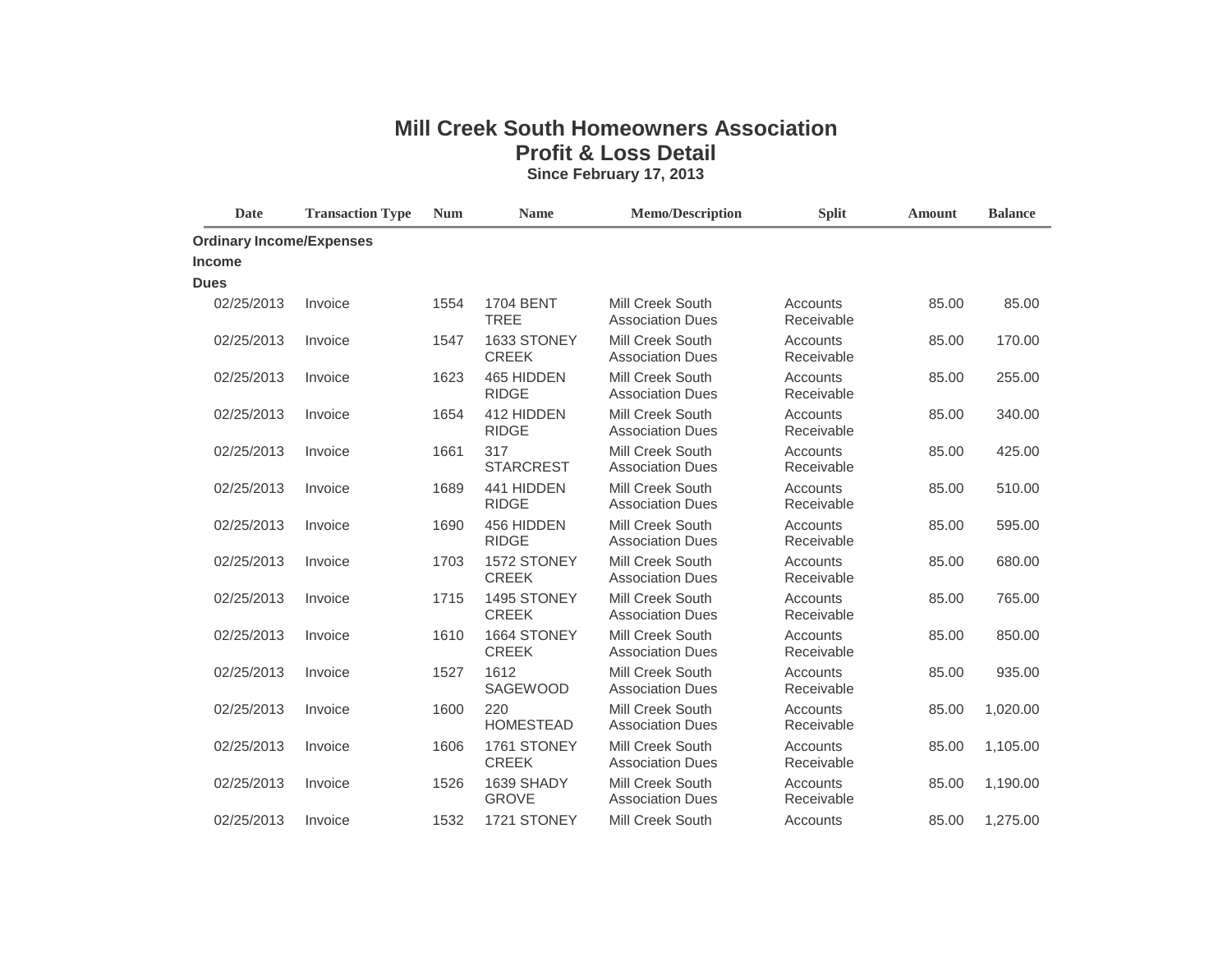|            |         |      | <b>CREEK</b>                    | <b>Association Dues</b>                            | Receivable             |       |          |
|------------|---------|------|---------------------------------|----------------------------------------------------|------------------------|-------|----------|
| 02/25/2013 | Invoice | 1541 | 447 HIDDEN<br><b>RIDGE</b>      | <b>Mill Creek South</b><br><b>Association Dues</b> | Accounts<br>Receivable | 85.00 | 1,360.00 |
| 02/25/2013 | Invoice | 1559 | 1786 STONEY<br><b>CREEK</b>     | Mill Creek South<br><b>Association Dues</b>        | Accounts<br>Receivable | 85.00 | 1,445.00 |
| 03/06/2013 | Invoice | 1542 | 1620<br><b>SAGEWOOD</b>         | Mill Creek South<br><b>Association Dues</b>        | Accounts<br>Receivable | 85.00 | 1,530.00 |
| 03/06/2013 | Invoice | 1574 | 1684 SHADY<br><b>GROVE</b>      | <b>Mill Creek South</b><br><b>Association Dues</b> | Accounts<br>Receivable | 85.00 | 1,615.00 |
| 03/06/2013 | Invoice | 1576 | <b>1700 BENT</b><br><b>TREE</b> | Mill Creek South<br><b>Association Dues</b>        | Accounts<br>Receivable | 85.00 | 1,700.00 |
| 03/06/2013 | Invoice | 1583 | 1722 ARROW<br><b>WOOD</b>       | <b>Mill Creek South</b><br><b>Association Dues</b> | Accounts<br>Receivable | 85.00 | 1,785.00 |
| 03/06/2013 | Invoice | 1590 | 1774 STONEY<br><b>CREEK</b>     | Mill Creek South<br><b>Association Dues</b>        | Accounts<br>Receivable | 85.00 | 1,870.00 |
| 03/06/2013 | Invoice | 1653 | 275<br><b>HOMESTEAD</b>         | Mill Creek South<br><b>Association Dues</b>        | Accounts<br>Receivable | 85.00 | 1,955.00 |
| 03/06/2013 | Invoice | 1677 | 402 HIDDEN<br><b>RIDGE</b>      | <b>Mill Creek South</b><br><b>Association Dues</b> | Accounts<br>Receivable | 85.00 | 2,040.00 |
| 03/06/2013 | Invoice | 1699 | 1617<br>SAGEWOOD<br><b>DR</b>   | Mill Creek South<br><b>Association Dues</b>        | Accounts<br>Receivable | 85.00 | 2,125.00 |
| 03/06/2013 | Invoice | 1708 | 1516 STONEY<br><b>CREEK</b>     | <b>Mill Creek South</b><br><b>Association Dues</b> | Accounts<br>Receivable | 85.00 | 2,210.00 |
| 03/06/2013 | Invoice | 1537 | 1653 STONEY<br><b>CREEK</b>     | Mill Creek South<br><b>Association Dues</b>        | Accounts<br>Receivable | 85.00 | 2,295.00 |
| 03/06/2013 | Invoice | 1525 | 1624 STONEY<br><b>CREEK</b>     | Mill Creek South<br><b>Association Dues</b>        | Accounts<br>Receivable | 85.00 | 2,380.00 |
| 03/06/2013 | Invoice | 1599 | 1640 STONEY<br><b>CREEK</b>     | <b>Mill Creek South</b><br><b>Association Dues</b> | Accounts<br>Receivable | 85.00 | 2,465.00 |
| 03/06/2013 | Invoice | 1724 | 1573 STONEY<br><b>CREEK</b>     | Mill Creek South<br><b>Association Dues</b>        | Accounts<br>Receivable | 85.00 | 2,550.00 |
| 03/11/2013 | Invoice | 1695 | 1470 STONEY<br><b>CREEK</b>     | Mill Creek South<br><b>Association Dues</b>        | Accounts<br>Receivable | 21.25 | 2,571.25 |
| 03/11/2013 | Invoice | 1686 | 1480 STONEY<br><b>CREEK</b>     | <b>Mill Creek South</b><br><b>Association Dues</b> | Accounts<br>Receivable | 85.00 | 2,656.25 |
| 03/11/2013 | Invoice | 1592 | 1715 STONEY<br><b>CREEK</b>     | Mill Creek South<br><b>Association Dues</b>        | Accounts<br>Receivable | 85.00 | 2,741.25 |
| 03/18/2013 | Invoice | 1556 | 1713 STONEY                     | Mill Creek South                                   | Accounts               | 85.00 | 2,826.25 |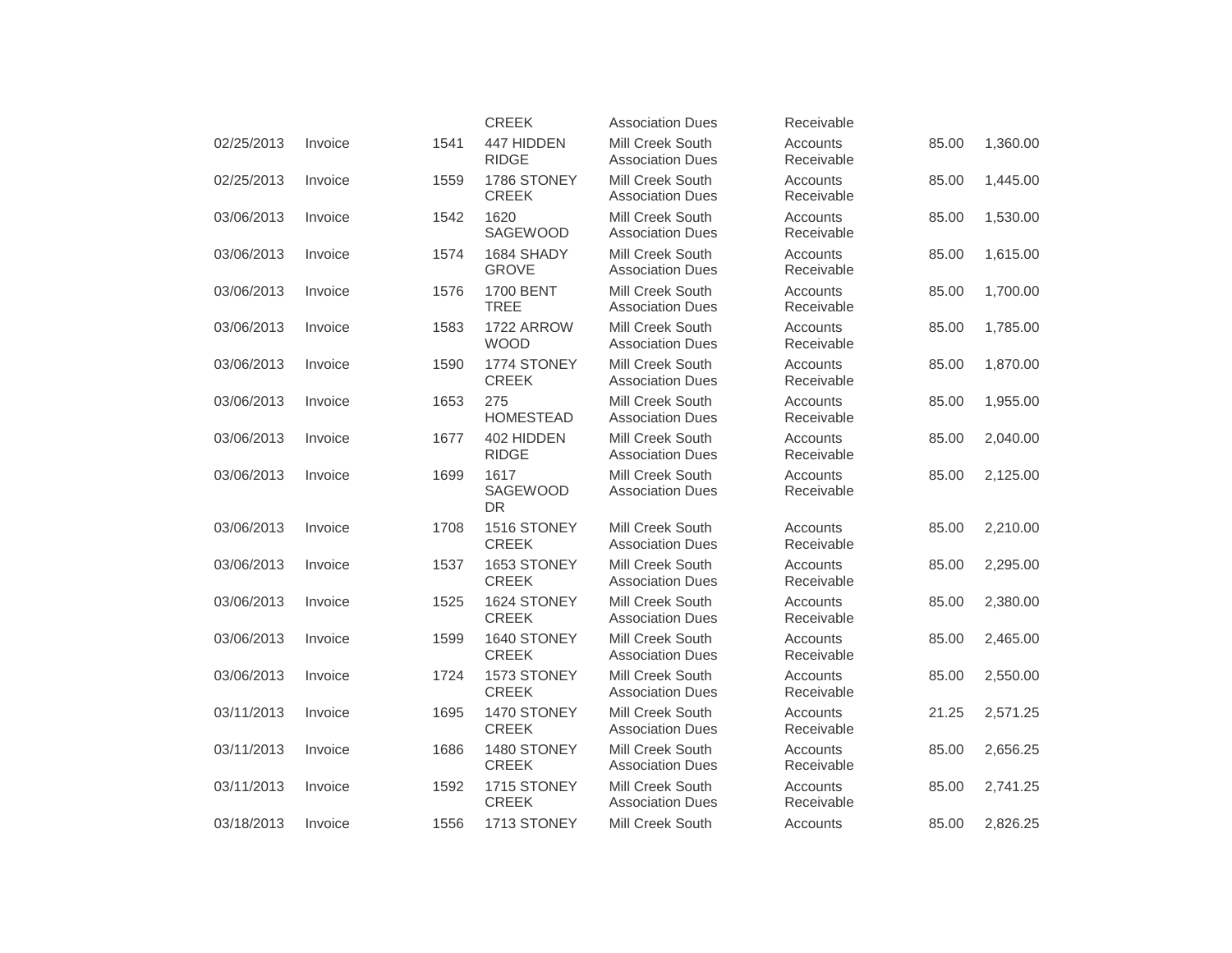|                                     |                                                 |      | <b>CREEK</b>                    | <b>Association Dues</b>                                             | Receivable                                           |            |          |
|-------------------------------------|-------------------------------------------------|------|---------------------------------|---------------------------------------------------------------------|------------------------------------------------------|------------|----------|
| 03/18/2013                          | Invoice                                         | 1577 | 1701 ARROW<br><b>WOOD</b>       | Mill Creek South<br><b>Association Dues</b>                         | Accounts<br>Receivable                               | 85.00      | 2,911.25 |
| 03/18/2013                          | Invoice                                         | 1624 | 205<br><b>HOMESTEAD</b>         | <b>Mill Creek South</b><br><b>Association Dues</b>                  | Accounts<br>Receivable                               | 85.00      | 2,996.25 |
| 03/18/2013                          | Invoice                                         | 1627 | 405 HIDDEN<br><b>RIDGE</b>      | Mill Creek South<br><b>Association Dues</b>                         | Accounts<br>Receivable                               | 85.00      | 3,081.25 |
| 03/18/2013                          | Invoice                                         | 1710 | 1605<br><b>SAGEWOOD</b>         | Mill Creek South<br><b>Association Dues</b>                         | Accounts<br>Receivable                               | 85.00      | 3,166.25 |
| 03/18/2013                          | Invoice                                         | 1666 | 332 COPPER<br><b>HILL DR</b>    | <b>Mill Creek South</b><br><b>Association Dues</b>                  | Accounts<br>Receivable                               | 84.71      | 3,250.96 |
| <b>Total for Dues</b>               |                                                 |      |                                 |                                                                     |                                                      | \$3,250.96 |          |
| Misc. Income                        |                                                 |      |                                 |                                                                     |                                                      |            |          |
| 02/25/2013                          | Invoice                                         | 1340 | <b>1704 BENT</b><br><b>TREE</b> | Late Fee for Annual<br><b>Homeowners</b><br><b>Association Dues</b> | Accounts<br>Receivable                               | 10.00      | 10.00    |
| 02/25/2013                          | Invoice                                         | 1340 | <b>1704 BENT</b><br><b>TREE</b> | Finance Charges on<br>Overdue Balance                               | Accounts<br>Receivable                               | 4.34       | 14.34    |
| <b>Total for Misc. Income</b>       |                                                 |      |                                 |                                                                     |                                                      | \$14.34    |          |
| <b>Total for Income</b>             |                                                 |      |                                 |                                                                     |                                                      | \$3,265.30 |          |
| <b>Cost of Goods Sold</b>           |                                                 |      |                                 |                                                                     |                                                      |            |          |
|                                     | <b>Mailboxes/paint for homeowners</b>           |      |                                 |                                                                     |                                                      |            |          |
| 02/17/2013                          | Invoice                                         | 1739 | 405 HIDDEN<br><b>RIDGE</b>      | Mail box repair                                                     | Accounts<br>Receivable                               | $-60.00$   | $-60.00$ |
|                                     | <b>Total for Mailboxes/paint for homeowners</b> |      |                                 |                                                                     |                                                      | $$ -60.00$ |          |
| <b>Total for Cost of Goods Sold</b> |                                                 |      |                                 |                                                                     |                                                      | $$ -60.00$ |          |
| <b>Gross Profit</b>                 |                                                 |      |                                 |                                                                     |                                                      | \$3,325.30 |          |
| <b>Expenses</b>                     |                                                 |      |                                 |                                                                     |                                                      |            |          |
| <b>Bank Service Fees</b>            |                                                 |      |                                 |                                                                     |                                                      |            |          |
| 02/21/2013                          | Check                                           |      | Service Charge                  |                                                                     | <b>BB&amp;T Basic</b><br><b>Business</b><br>Checking | 2.00       | 2.00     |
| 03/01/2013                          | Check                                           |      | <b>BBT</b>                      |                                                                     | <b>BB&amp;T Basic</b><br><b>Business</b><br>Checking | 5.00       | 7.00     |
|                                     |                                                 |      |                                 |                                                                     |                                                      |            |          |